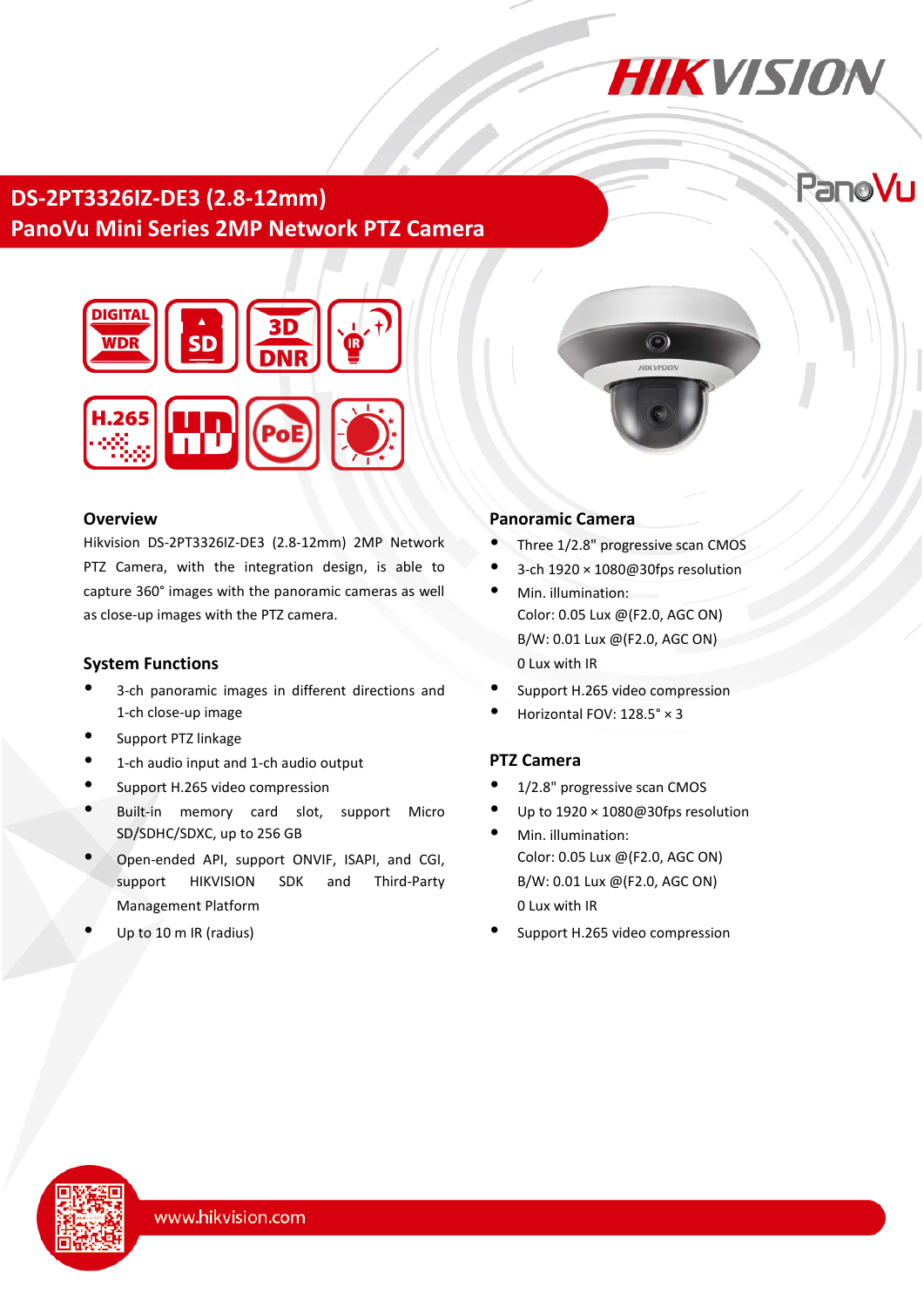

|  | Specification |  |
|--|---------------|--|
|  |               |  |

7

| <b>Panoramic Camera</b> |                                                                                                                                                                    |  |  |
|-------------------------|--------------------------------------------------------------------------------------------------------------------------------------------------------------------|--|--|
| Image Sensor            | Three 1/2.8" progressive scan CMOS                                                                                                                                 |  |  |
| Min. Illumination       | Color: 0.05 Lux @(F2.0, AGC ON)<br>B/W: 0.01 Lux @(F2.0, AGC ON)<br>0 Lux with IR                                                                                  |  |  |
| <b>Shutter Time</b>     | 50 Hz: 1/1 s to 1/30,000 s<br>60 Hz: 1/1 s to 1/30,000 s                                                                                                           |  |  |
| Day & Night             | IR Cut Filter                                                                                                                                                      |  |  |
| Gain                    | Auto/Manual                                                                                                                                                        |  |  |
| <b>WDR</b>              | Digital WDR                                                                                                                                                        |  |  |
| Smart Image Enhancement | HLC/BLC/3D DNR/Defog/Regional Exposure                                                                                                                             |  |  |
| <b>White Balance</b>    | Auto/Manual/ATW (Auto-Tracking White Balance)/Indoor/Outdoor/Fluorescent<br>Lamp/Sodium Lamp                                                                       |  |  |
| Privacy Mask            | $4 \times 3$ programmable privacy masks                                                                                                                            |  |  |
| Focal Length            | $2 \text{ mm}$                                                                                                                                                     |  |  |
| Aperture Range          | F <sub>2.0</sub>                                                                                                                                                   |  |  |
| <b>FOV</b>              | Horizontal field of view: $128.5^{\circ} \times 3$<br>Vertical field of view: 75.7°<br>Diagonal field of view: 144°                                                |  |  |
| <b>PTZ Camera</b>       |                                                                                                                                                                    |  |  |
| Image Sensor            | 1/2.8" progressive scan CMOS                                                                                                                                       |  |  |
| Min. Illumination       | Color: 0.05 Lux @(F2.0, AGC ON)<br>B/W: 0.01 Lux @(F2.0, AGC ON)<br>0 Lux with IR                                                                                  |  |  |
| <b>Shutter Time</b>     | 50 Hz: 1/1 s to 1/30,000 s<br>60 Hz: 1/1 s to 1/30,000 s                                                                                                           |  |  |
| Day & Night             | <b>IR Cut Filter</b>                                                                                                                                               |  |  |
| Gain                    | Auto/Manual                                                                                                                                                        |  |  |
| <b>WDR</b>              | Digital WDR                                                                                                                                                        |  |  |
| Smart Image Enhancement | HLC/BLC/3D DNR/Defog/Regional Exposure/Regional Focus                                                                                                              |  |  |
| <b>White Balance</b>    | Auto/Manual/ATW (Auto-Tracking White Balance)/Indoor/Outdoor/Fluorescent<br>Lamp/Sodium Lamp                                                                       |  |  |
| Privacy Mask            | 8 programmable privacy masks                                                                                                                                       |  |  |
| Digital Zoom            | 8×                                                                                                                                                                 |  |  |
| Focus Mode              | Semi-automatic/Manual                                                                                                                                              |  |  |
| Focal Length            | 2.8 mm to 12 mm, 4x optical zoom                                                                                                                                   |  |  |
| Zoom Speed              | Approx.5.4 s (optical, wide - tele)                                                                                                                                |  |  |
| <b>FOV</b>              | Horizontal field of view: 120° to 56.6° (wide - tele)<br>Vertical field of view: 61.8° to 31.7° (wide - tele)<br>Diagonal field of view: 149° to 65° (wide - tele) |  |  |
| Min. Working Distance   | 10 mm to 1500 mm (wide - tele)                                                                                                                                     |  |  |
| Aperture Range          | F2.0 to F2.4                                                                                                                                                       |  |  |
| Pan and Tilt Range      | Pan: 0° to 350°; Tilt: 0° to 90°                                                                                                                                   |  |  |
| Pan and Tilt Speed      | Pan speed: 0.1°/s to 30°/s (configurable), preset speed: 30°/s<br>Tilt speed: 0.1°/s to 30°/s (configurable), preset speed: 30°/s                                  |  |  |
| Proportional Zoom       | Support                                                                                                                                                            |  |  |
| Preset Number           | 300                                                                                                                                                                |  |  |
| Power-off Memory        | Support                                                                                                                                                            |  |  |
| PTZ Status Display      | Support                                                                                                                                                            |  |  |
| <b>Preset Freezing</b>  | Support                                                                                                                                                            |  |  |
| <b>Scheduled Task</b>   | Preset/Dome Reboot/Dome Adjust                                                                                                                                     |  |  |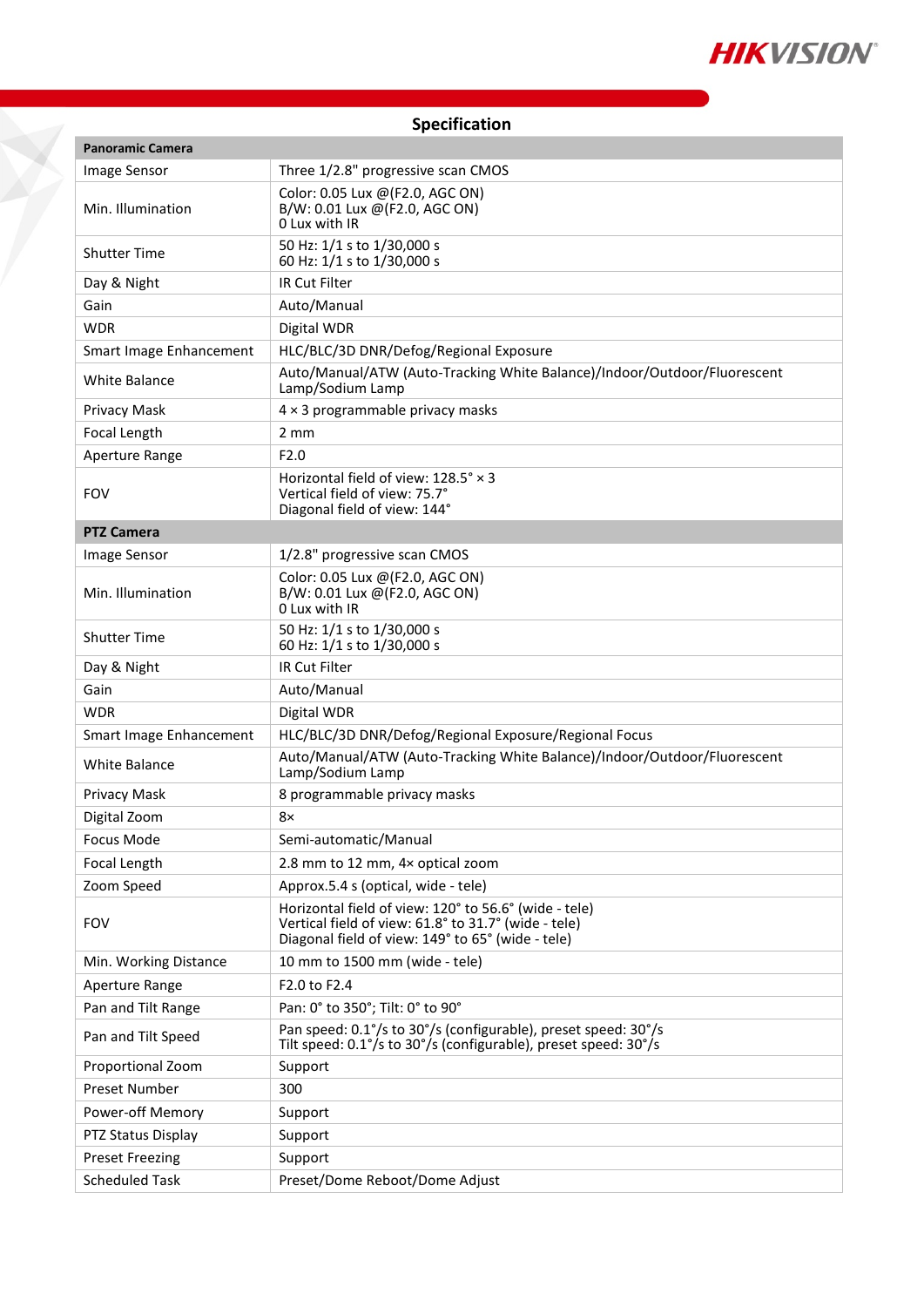

| Dual-VCA                     | Support                                                                                                                                                              |  |  |
|------------------------------|----------------------------------------------------------------------------------------------------------------------------------------------------------------------|--|--|
| <b>Smart Event Detection</b> | Audio Exception Detection, Intrusion Detection, Line Crossing Detection                                                                                              |  |  |
| <b>System</b>                |                                                                                                                                                                      |  |  |
| IR                           | Up to 10 m IR (radius)                                                                                                                                               |  |  |
| PTZ Linkage                  | Support                                                                                                                                                              |  |  |
| <b>SVC</b>                   | Support                                                                                                                                                              |  |  |
| <b>ROI</b>                   | Main stream supports eight fixed areas.                                                                                                                              |  |  |
| Video Compression            | Main stream: H.265/H.264/MJPEG<br>H.264: Main Profile/High Profile                                                                                                   |  |  |
| Video Bitrate                | 32 Kbps to 8192 Kbps                                                                                                                                                 |  |  |
| <b>Audio Compression</b>     | G.711alaw/G.711ulaw/G.722.1/G.726/MP2L2                                                                                                                              |  |  |
| Audio Bitrate                | G.711alaw/G.711ulaw: 64 Kbps<br>G.711alaw/G.711ulaw: 64 Kbps<br>MP212: 32 Kbps/64 Kbps/128 Kbps                                                                      |  |  |
| Resolution                   | Main stream:<br>50 Hz: 25 fps (1920 × 1080, 1280 × 720, 704 × 576, 640 × 480, 352 × 288)<br>60 Hz: 30 fps (1920 × 1080, 1280 × 720, 704 × 480, 640 × 480, 352 × 240) |  |  |
| <b>Basic Event Detection</b> | Motion Detection, Video Tampering Detection, Exception                                                                                                               |  |  |
| <b>Network</b>               |                                                                                                                                                                      |  |  |
| Smart Record                 | ANR (Automatic Network Replenishment)                                                                                                                                |  |  |
| Network Storage              | Built-in memory card slot, support Micro SD/SDHC/SDXC, up to 256 GB                                                                                                  |  |  |
| Protocols                    | IPv4/IPv6, HTTP, HTTPS, 802.1x, Qos, FTP, SMTP, UPnP, SNMP, DNS, DDNS, NTP, RTSP,<br>RTCP, RTP, TCP/IP, DHCP, PPPoE, Bonjour                                         |  |  |
| API                          | Open-ended, support ONVIF, ISAPI, and CGI, support HIKVISION SDK and Third-Party<br>Management Platform                                                              |  |  |
| Simultaneous Live View       | Up to $4 \times 4$ channels                                                                                                                                          |  |  |
| User/Host                    | Up to 32 users.<br>3 levels: Administrator, Operator and User                                                                                                        |  |  |
| <b>Security Measures</b>     | User authentication (ID and PW), Host authentication (MAC address); HTTPS<br>encryption; IEEE 802.1x port-based network access control; IP address filtering         |  |  |
| Client                       | iVMS-4200, iVMS-4500, iVMS-5200, Hik-Connect                                                                                                                         |  |  |
| Web Browser                  | IE 8+, Firefox 30+, Safari 8.0+ web browser                                                                                                                          |  |  |
| Interface                    |                                                                                                                                                                      |  |  |
| Network Interface            | 1 RJ45 10 M/100 M Ethernet                                                                                                                                           |  |  |
| Audio Interface              | 1-ch audio input and 1-ch audio output                                                                                                                               |  |  |
| General                      |                                                                                                                                                                      |  |  |
| Power                        | 12 VDC (Max.24 W), PoE+ (Max. 25 W), IR Max. 6 W                                                                                                                     |  |  |
| <b>Working Temperature</b>   | -10°C to 50°C (14°F to 122°F)                                                                                                                                        |  |  |
| <b>Working Humidity</b>      | $\leq 90\%$                                                                                                                                                          |  |  |
| Protection Level             | TVS 2000V Lightning Protection, Surge Protection and Voltage Transient Protection                                                                                    |  |  |
| Material                     | PC + ABS & Aluminum alloy                                                                                                                                            |  |  |
| Dimensions                   | $\Phi$ 183 mm × 133.2 mm ( $\Phi$ 7.20" × 5.24")                                                                                                                     |  |  |
| Weight                       | Approx. 0.9 kg (1.98 lb)                                                                                                                                             |  |  |

X